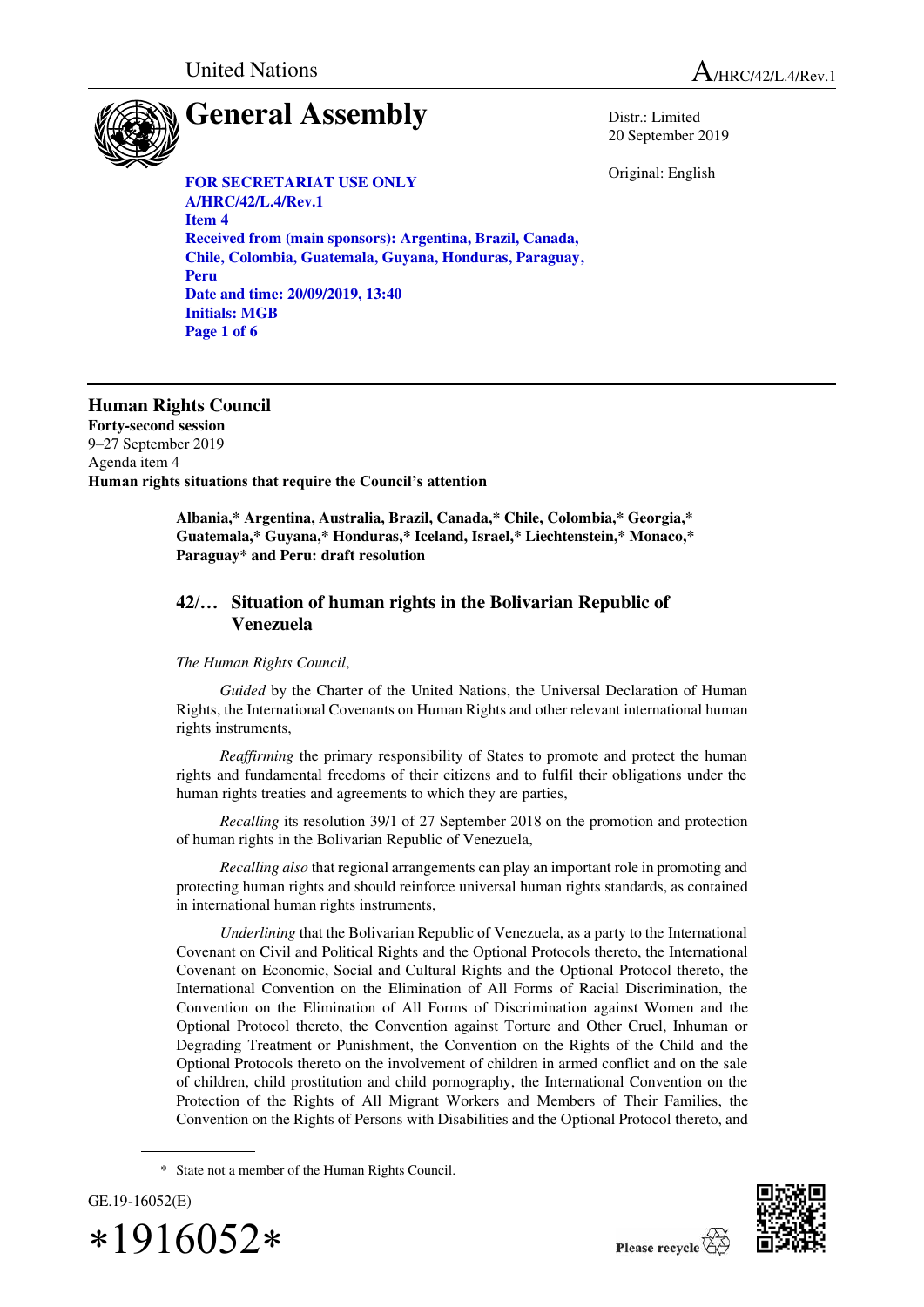to several other multilateral and regional human rights instruments, is under international obligations to ensure respect for the promotion and protection of the human rights of all individuals within its territory and subject to its jurisdiction,

*Expressing grave concern* at the alarming situation of human rights in the Bolivarian Republic of Venezuela, which includes patterns of violations directly and indirectly affecting all human rights – civil, political, economic, social and cultural – in the context of the ongoing political, economic, social and humanitarian crisis, as stated in the reports of the United Nations High Commissioner for Human Rights and of other international organizations,

*Expressing alarm* at the erosion of the rule of law in the Bolivarian Republic of Venezuela,

*Expressing deep concern* at the range of interrelated violations of economic and social rights in the Bolivarian Republic of Venezuela, particularly the rights to adequate food and to the highest attainable standard of physical and mental health, including severe food, medicines and vaccines shortages,

*Expressing particular concern* at the disproportionate impact of the crisis on the rights of women and children, and in particular on girls, indigenous peoples and other vulnerable groups,

*Expressing deep concern* for the more than 4 million people compelled to leave the Bolivarian Republic of Venezuela and also that the 2019 Venezuela Humanitarian Response Plan identifies a population of seven million in need because of, inter alia, violations of the rights to food and health, violence and insecurity, the collapse of basic services, the deterioration of the education system, lack of access to pre- and post-natal care, and insufficient mechanisms for protection from violence and persecution on political grounds,

*Welcoming* the efforts of neighbouring and other countries of the region to host Venezuelan migrants, refugees and asylum seekers, and acknowledging the socioeconomic consequences of the large-scale flow of Venezuelans into those countries,

*Welcoming also* the humanitarian assistance provided by the United Nations and other humanitarian agencies, as well as the publishing of the first Venezuela Humanitarian Response Plan,

*Acknowledging* the ongoing efforts of human rights defenders, journalists, health professionals, politicians, civil servants and other civil society stakeholders in the Bolivarian Republic of Venezuela to call attention to and document violations and abuses of international human rights law,

*Welcoming* the mission of the Office of the United Nations High Commissioner for Human Rights from 11 to 22 March 2019 to prepare the visit of the High Commissioner to the Bolivarian Republic of Venezuela from 19 to 21 June 2019, and the resulting commitments, including with regard to the establishment of a permanent presence of the Office of the High Commissioner in the country, and welcoming also the presence of officers from the Office in the Bolivarian Republic of Venezuela between June and July 2019, and since 1 September 2019,

*Welcoming also* the ongoing dialogues between the High Commissioner and the Venezuelan authorities, and urging the Venezuelan authorities to fulfil the commitments made with the High Commissioner, including the continued presence of the Office of the High Commissioner in the country, allowing monitoring and cooperation throughout the country, and granting it access to places of detention,

*Noting with appreciation* the work of the Organization of American States, the Inter-American Commission on Human Rights and the Inter-American Court of Human Rights for the promotion and protection of human rights in the Bolivarian Republic of Venezuela,

*Mindful* that the Prosecutor of the International Criminal Court has decided to open a preliminary examination of the situation in Venezuela to analyse crimes allegedly committed in this State Party since at least April 2017, in the context of demonstrations and related political unrest, and recalling that the Bolivarian Republic of Venezuela is a State party to the Rome Statute of the International Criminal Court,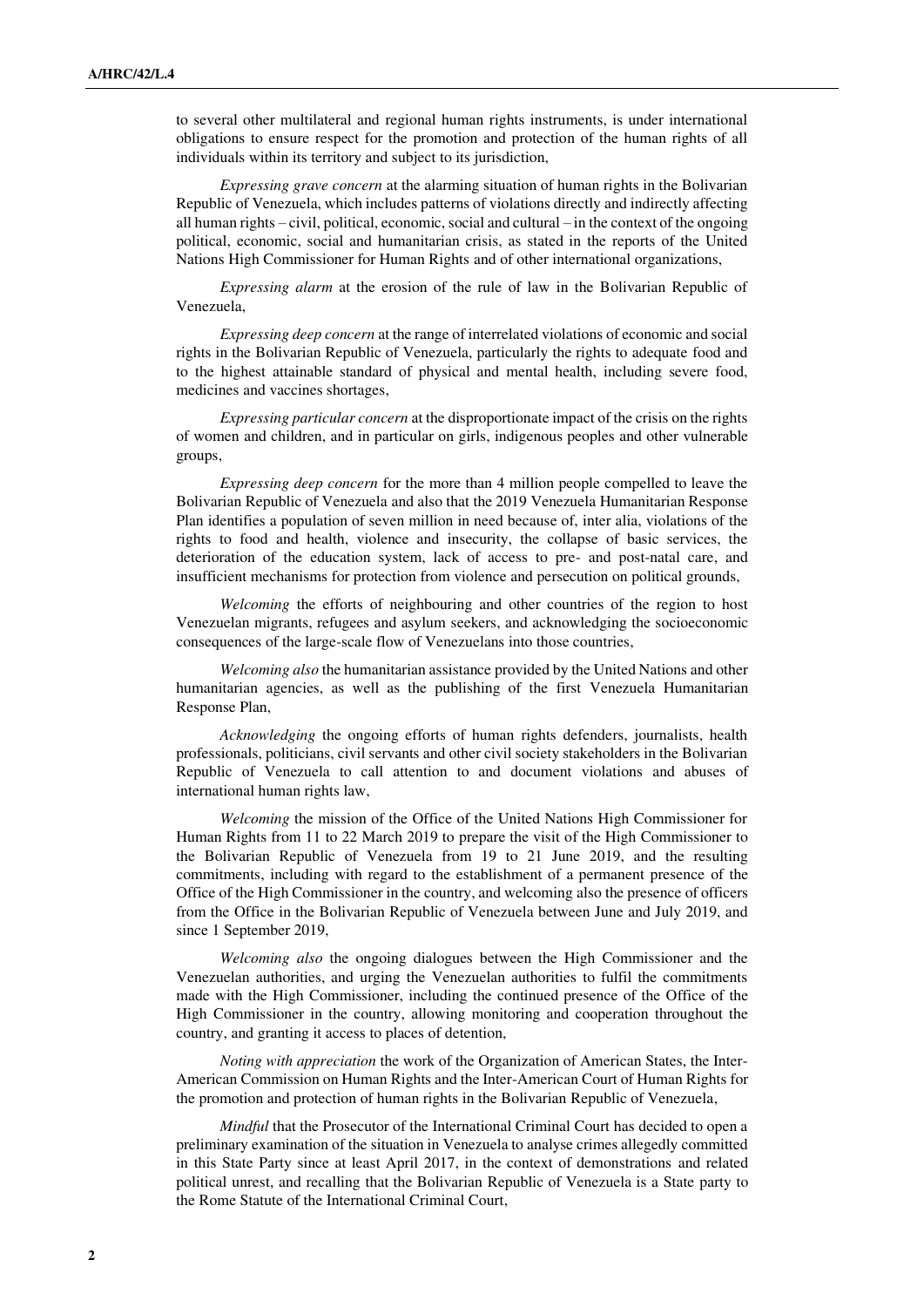*Aware* of the recommendation made by the High Commissioner to the Human Rights Council in the report on the situation of human rights in the Bolivarian Republic of Venezuela that the Council focus on ensuring prevention, investigation, the fight against impunity, accountability, reparations and guarantees of non-repetition of human rights violations and abuses in the Bolivarian Republic of Venezuela,

*Affirming* its strong conviction that there can only be a peaceful and democratic solution to the current crisis in the Bolivarian Republic of Venezuela, which lies with the Venezuelans, without any sort of foreign military, security or intelligence interference, and that such a solution requires free, fair, transparent and credible presidential elections, in accordance with international standards, and expressing support for relevant diplomatic efforts in this regard,

1. *Welcomes* the report of the United Nations High Commissioner for Human Rights on the situation of human rights in the Bolivarian Republic of Venezuela,1 and requests the High Commissioner to present it at the General Assembly at its seventy-fourth session;

2. *Strongly condemns* all violations and abuses of international human rights law in the Bolivarian Republic of Venezuela, and urges the Venezuelan authorities to implement fully and immediately the recommendations contained in the report of the High Commissioner and the commitments reached during the High Commissioner's visit;

3. *Strongly condemns* the widespread targeted repression and persecution on political grounds in the Bolivarian Republic of Venezuela, including the excessive use of force against peaceful protests, the excessive use of force during security operations, arbitrary detention, torture, ill-treatment, extrajudicial executions and enforced disappearances by security forces, such as the Fuerzas de Acciones Especiales and pro-government civilian armed groups;

4. *Expresses grave concern* at the fact that there have been at least 6,000 killings resulting from security operations in the Bolivarian Republic of Venezuela since January 2018 and that, according to information analysed by the High Commissioner, many of these killings may constitute extrajudicial executions;

5. *Deplores* the systematic abuse of State institutions in the Bolivarian Republic of Venezuela, accelerating the erosion of the rule of law and of democratic institutions, such as the National Assembly, including through violations of its independence and by stripping members of the National Assembly of their parliamentary immunity and arbitrarily arresting them, as well as through arbitrary arrests, torture, ill-treatment, death threats, surveillance, intimidation and harassment against their relatives;

6. *Urges* the Venezuelan authorities to immediately release all political prisoners and all other persons arbitrarily deprived of their liberty, and with urgency the 27 detained identified as priority cases by the High Commissioner in her oral update to the Human Rights Council in September 2019; to conduct prompt, effective, thorough, independent, impartial and transparent investigations into all human rights violations; to halt, publicly condemn, punish and prevent all acts of persecution and targeted repression based on political grounds; to cease and prevent the excessive use of force during demonstrations; and to adopt effective measures to protect human rights defenders and media workers;

7. *Condemns* the closing of dozens of print media, the shutdown of radio stations, the banning of television channels and the regular blocking of social media platforms, as well as the detention of journalists and the arbitrary detention of people expressing opinions on social media;

8. *Deplores* the systematic denial of the rights of victims of human rights violations in the Bolivarian Republic of Venezuela to truth, justice and reparation, and that impunity has allowed the recurrence of violations, emboldened perpetrators and side-lined victims, and in this regard calls upon the Venezuelan authorities to take effective measures to restore the independence of the justice system and to ensure the impartiality of the Office of the Attorney-General and the Ombudsman;

 $\overline{a}$ 

<sup>1</sup> A/HRC/41/18.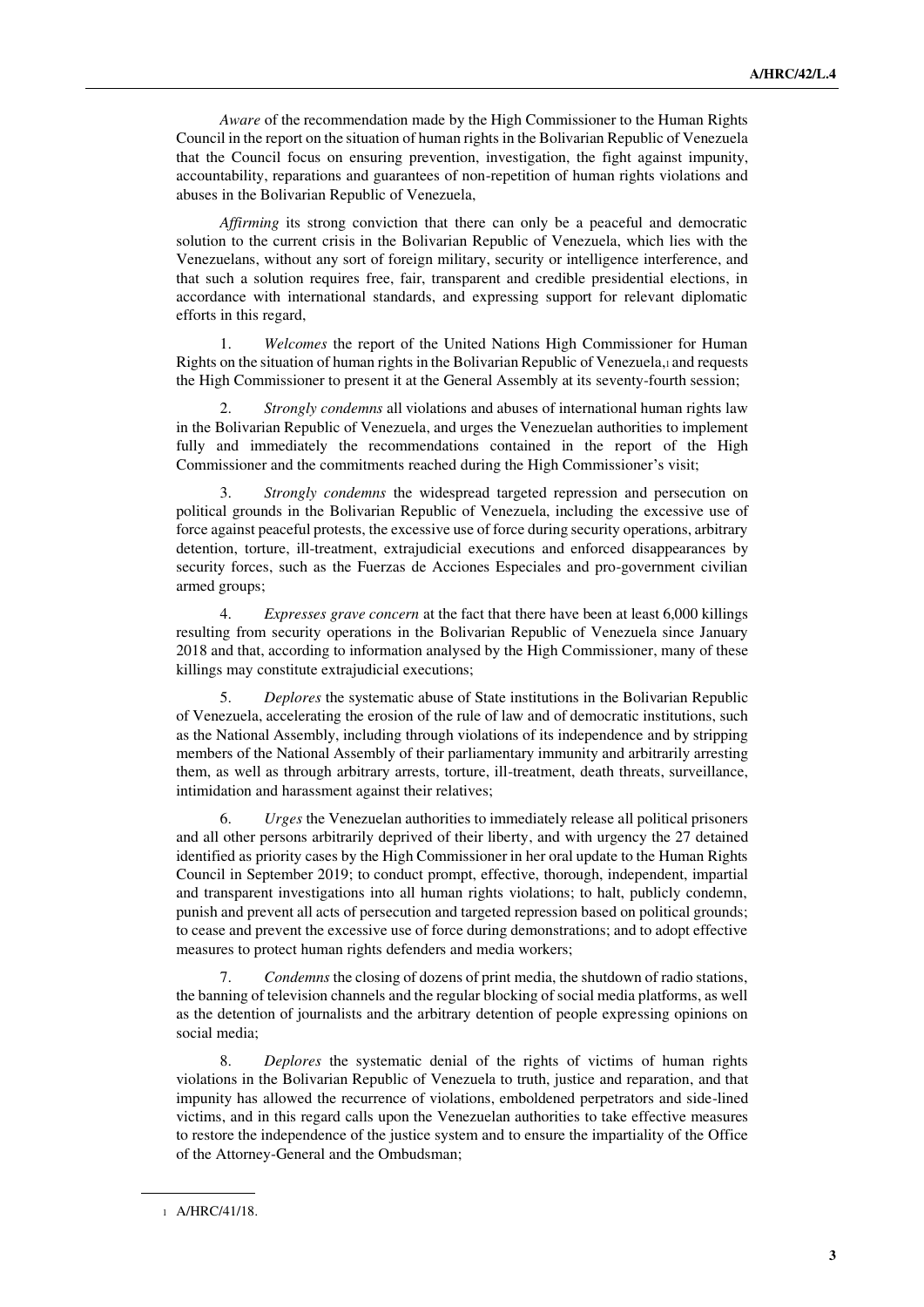9. *Expresses great concern* at the severe economic and social crisis in the Bolivarian Republic of Venezuela, which has a profound effect on the right to the enjoyment of the highest attainable standard of physical and mental health and the right to an adequate standard of living, including right to adequate food, related to the collapse of public services;

10. *Expresses deep concern* at the fact that the main food assistance programme does not meet basic nutritional needs of the population, and that at least 3.7 million people are malnourished in the Bolivarian Republic of Venezuela;

11. *Expresses further concern* at the widespread lack of availability of and access to vaccines, medicines and treatment, and at the deterioration of conditions in hospitals, clinics and maternity clinics, which results in, inter alia, the re-emergence of previously controlled and eliminated diseases, including vaccine-preventable diseases, and increased risks of contracting HIV and other sexually transmitted infections;

12. *Urges* the Venezuelan authorities to take all measures necessary to ensure the availability and accessibility of food, water, essential medicines and health-care services to all those in need, including comprehensive preventive health-care programmes, with particular attention to children's and maternal services, and urges the Venezuelan authorities to accept all necessary humanitarian assistance, delivered in accordance with international humanitarian principles;

13. *Strongly condemns* discrimination based on political grounds in access to food assistance and other social programmes against Venezuelans increasingly relying on them to have access to minimum levels of income and food, and urges that all social programmes be provided to all those in need in a transparent, non-politicized and non-discriminatory manner;

14. *Expresses grave concern* at the disproportionate and differentiated impact of the crisis in the Bolivarian Republic of Venezuela on the human rights of women and girls, the lack of comprehensive health-care services and the insufficient provision of underlying determinants of health, including water and adequate nutrition, the deterioration of immunization and preventative health programmes, and accounts of increased rates of maternal mortality, adolescent pregnancy, malnutrition and preventable diseases;

15. *Urges* the Venezuelan authorities to adopt appropriate measures to address reported acts of violence and harassment, sexual violence against women and girls in detention in the Bolivarian Republic of Venezuela, which includes accounts of physical, sexual and verbal abuse, threats and intimidation, the sexual exploitation of women and girls for food, protection and privileges, and the ill-treatment, torture and denial of rights of women human rights defenders, nurses, teachers and civil servants, women political prisoners and detainees in detention centres;

16. *Underlines with grave concern* that the crisis in the Bolivarian Republic of Venezuela also has a disproportionate and differentiated impact on the human rights of indigenous peoples, particularly on their rights to an adequate standard of living, including their rights to food and to health and on their collective rights as indigenous peoples, particularly their rights to their traditional lands, territories and resources;

17. *Strongly condemns* the violation of various individual and collective rights of indigenous peoples, in particular in the Arco Minero del Orinoco region, including the excessive use of force, extrajudicial killings, ill-treatment, forced displacement and violations of their rights to maintain customs, traditional ways of life and a spiritual relationship with their land;

18. *Deplores* the obstacles that Venezuelans on the move face in the Bolivarian Republic of Venezuela to obtain or legalize documentation, and the fact that those leaving or re-entering the country are often victims of extortion and requisitions;

19. *Urges* the international community to continue to provide and to scale up support to enable host countries to respond to the growing needs of Venezuelans on the move, including the particular needs of women, children, older persons, persons with disabilities and indigenous peoples;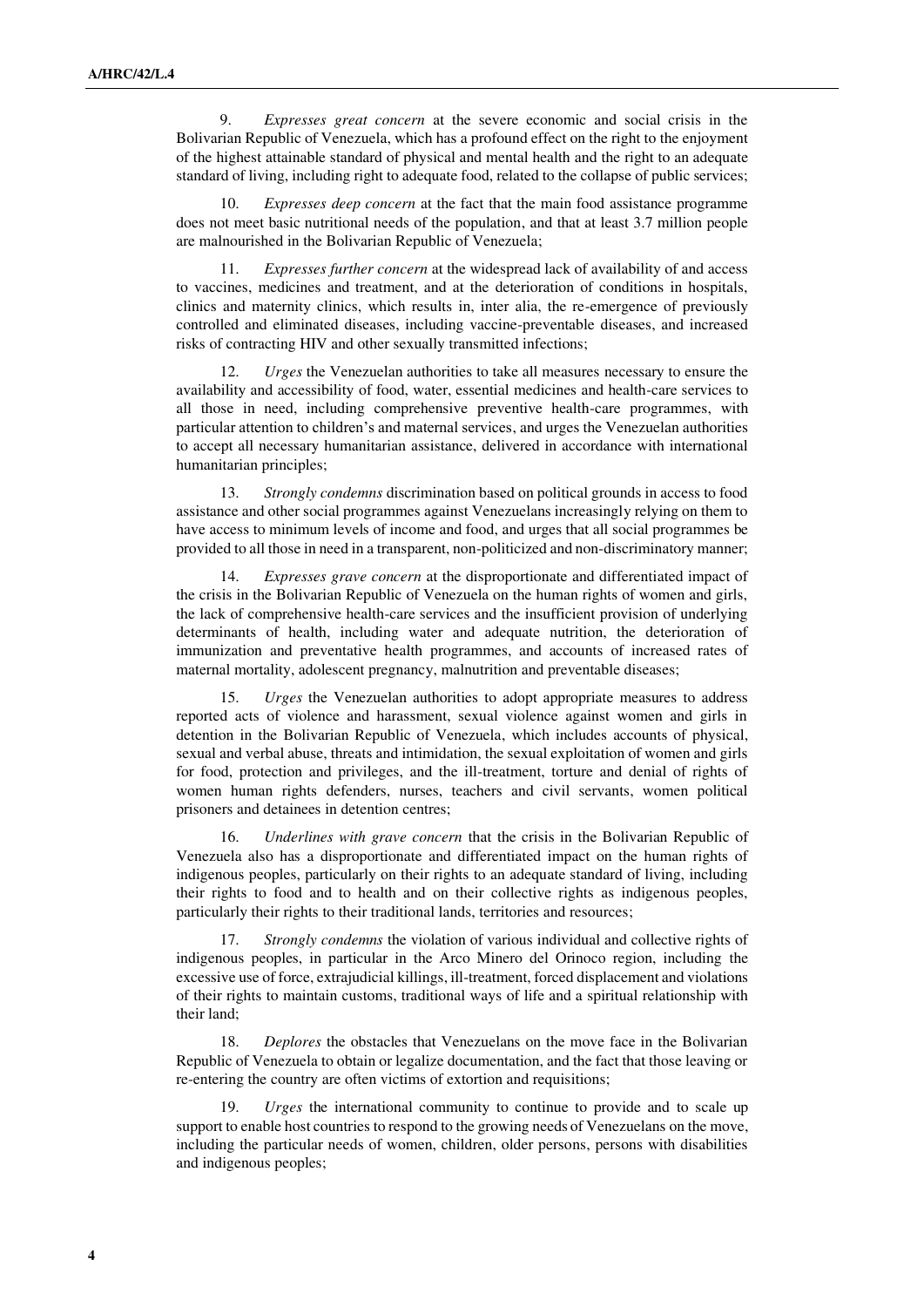20. *Encourages* relevant thematic special procedure mandate holders to pay particular attention, within their respective mandates, to the situation of human rights in the Bolivarian Republic of Venezuela;

21. *Encourages* the Venezuelan authorities to cooperate with the above-mentioned mandate holders, particularly in the context of the commitments made with the High Commissioner to receive 10 special procedure mandate holders within the next two years, in particular the Working Group on Enforced or Involuntary Disappearances, the Special Rapporteur on the independence of judges and lawyers, the Special Rapporteur on extrajudicial, summary or arbitrary executions, the Working Group on Arbitrary Detention, the Special Rapporteur on the right to food, the Special Rapporteur on the right of everyone to the enjoyment of the highest attainable standard of physical and mental health, the Special Rapporteur on torture and other cruel, inhuman or degrading treatment or punishment and the Special Rapporteur on the rights of indigenous peoples;

22. *Requests* the High Commissioner to continue to monitor and report on the situation of human rights in the Bolivarian Republic of Venezuela, including through the presentation of oral updates to the Human Rights Council at its forty-third and forty-fifth sessions, and to prepare a comprehensive written report on the situation of human rights in the Bolivarian Republic of Venezuela, with a special focus on the independence of the justice system and access to justice, including for violations of economic and social rights and the situation of human rights in the Arco Minero del Orinoco region, and to present the report to the Council at its forty-fourth session, to be followed by an interactive dialogue;

23. *Invites* the High Commissioner to present an oral update to States Members and observers of the Human Rights Council on the situation of human rights in the Bolivarian Republic of Venezuela through the modalities of the Council, in accordance with Council resolution 5/1 of 18 June 2007, before the end of 2019;

24. *Decides* to dispatch urgently an independent international fact-finding mission, to be appointed by the President of the Human Rights Council, created for a period of one year to investigate extrajudicial executions, enforced disappearances, arbitrary detentions and torture and other cruel, inhumane or degrading treatment, since 2014, with a view to ensuring full accountability for perpetrators and justice for victims and to present a report to the Council during an interactive dialogue at its forty-fifth session;

25. *Urges* the Venezuelan authorities to cooperate fully with the fact-finding mission, to grant it immediate, full and unfettered access in and throughout the country, including to victims and places of detention, and to provide it with all the information necessary to fulfil its mandate;

26. *Requests* the immediate operationalization of the fact-finding mission and also requests that the Office of the High Commissioner be provided with all the resources necessary to fulfil the mandate;

26 bis Decides to remain actively seized of the matter and to consider further measures including the establishment of a commission of inquiry if the situation continues to deteriorate and/or the Venezuelan authorities do not meaningfully cooperate with the OHCHR;

27. *Urges* the Venezuelan authorities to engage with the United Nations human rights system, in particular by submitting overdue reports to the treaty bodies and by cooperating with the Office of the High Commissioner and the mechanisms of the Human Rights Council, including by the full and timely implementation of all commitments made during the visit of the High Commissioner, in particular to allow the Office of the High Commissioner to maintain a presence in country, and to allow its staff, both in the field and headquarters-based, full, unrestricted and unmonitored access, and to ensure that all individuals have unhindered access to and can communicate with the United Nations and other human rights entities without fear of reprisal, intimidation or attack;

28. *Encourages* the strengthening of cooperation between the Inter-American Commission on Human Rights and the Human Rights Council and its mechanisms in order to monitor the situation of human rights in the Bolivarian Republic of Venezuela;